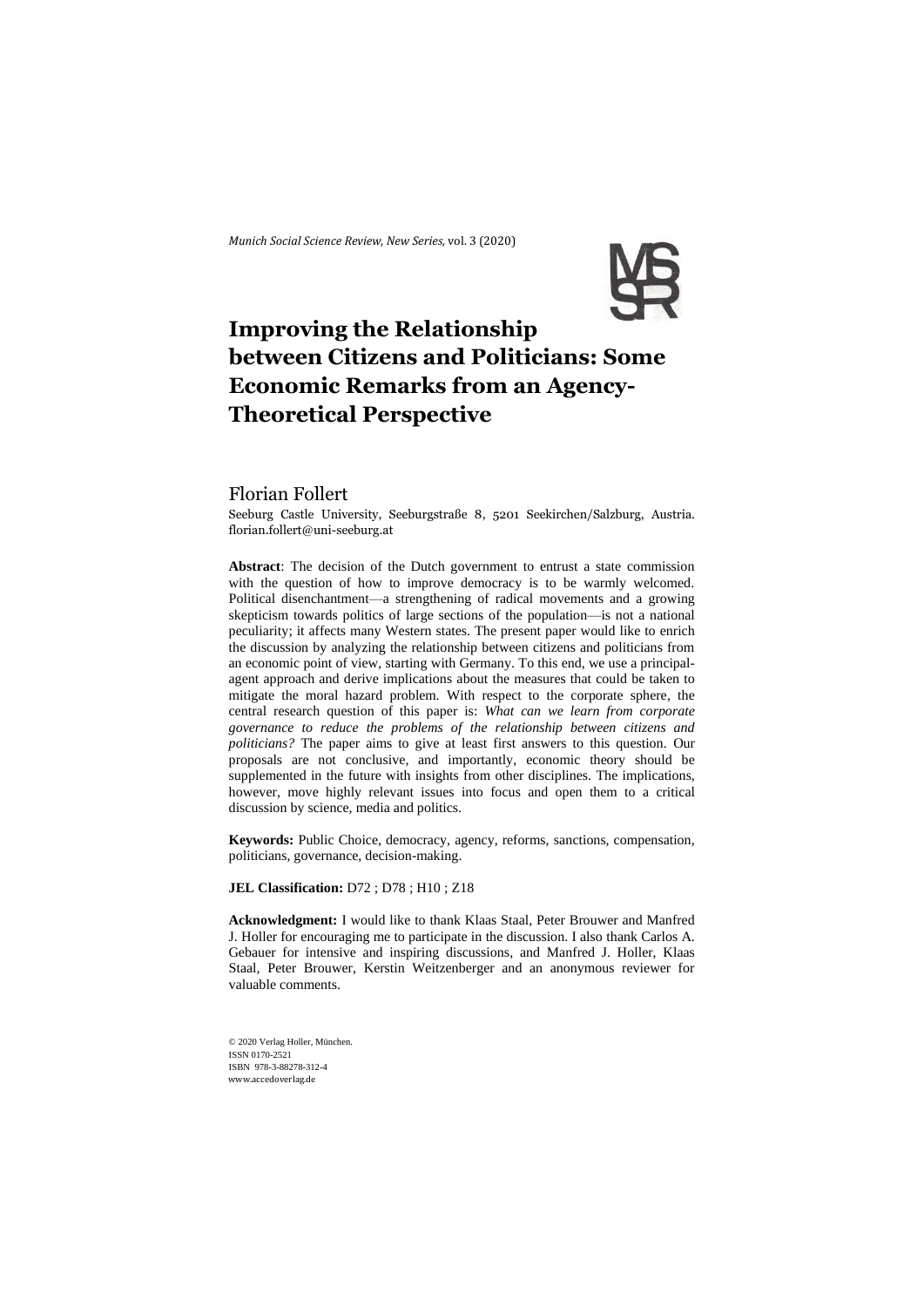# **1. Introduction**

The Dutch government's move to set up a state commission to ensure democracy in the future is to be warmly welcomed<sup>1</sup> (Brouwer and Staal 2020). Against a background of growing disenchantment with politics among large parts of the population in almost all European countries, manifesting in a strengthening of radical parties, the problems with the current political system must be addressed. In Germany, growing skepticism towards the established parties has been evident since 2015, at the latest. In Follert (2018), I attempted to analyze this disenchantment with politics from an economic perspective. In particular, I identified the tensions in the relationship between citizens and politicians. If one understands this relationship as an agency, the recourse to economic theory provides fruitful implications about which measures can be used to mitigate the discretionary leeway that naturally results from an agency. Thus, to contribute to the discussion on improving democracy, essential aspects of Follert (2018) will be outlined in more detail. The core hypothesis is that voters tend to elect those politicians who are most likely to represent their preferences (Stadelmann et al. 2013). A control problem arises regarding the satisfaction of voter's preferences in operational activities. Nonetheless, even though the political systems of the Netherlands and the Federal Republic of Germany are not identical (Brouwer and Staal 2020), the paper discusses only a *model* of parliamentary democracy, especially a model of the relationship between politicians and citizens.

In section 2, I will outline the theoretical framework. The relationship between citizen and politician will be characterized as an agency from which various problems arise from the assumption of the agent's selfinterested and in part opportunistic behavior. On the basis of this theoretical classification, section 3 suggests three parameters that could be changed to improve the system. The final section 4 summarizes the results. insights

The paper would like to contribute some ideas to the discussion initiated by Brouwer and Staal (2020). In particular, it aims to show which control and incentive measures could lead to an improvement in the relationship between politicians and citizens in a way that politicians see

<sup>1</sup> [https://www.](https://www/)staatscommissieparlementairstelsel.nl/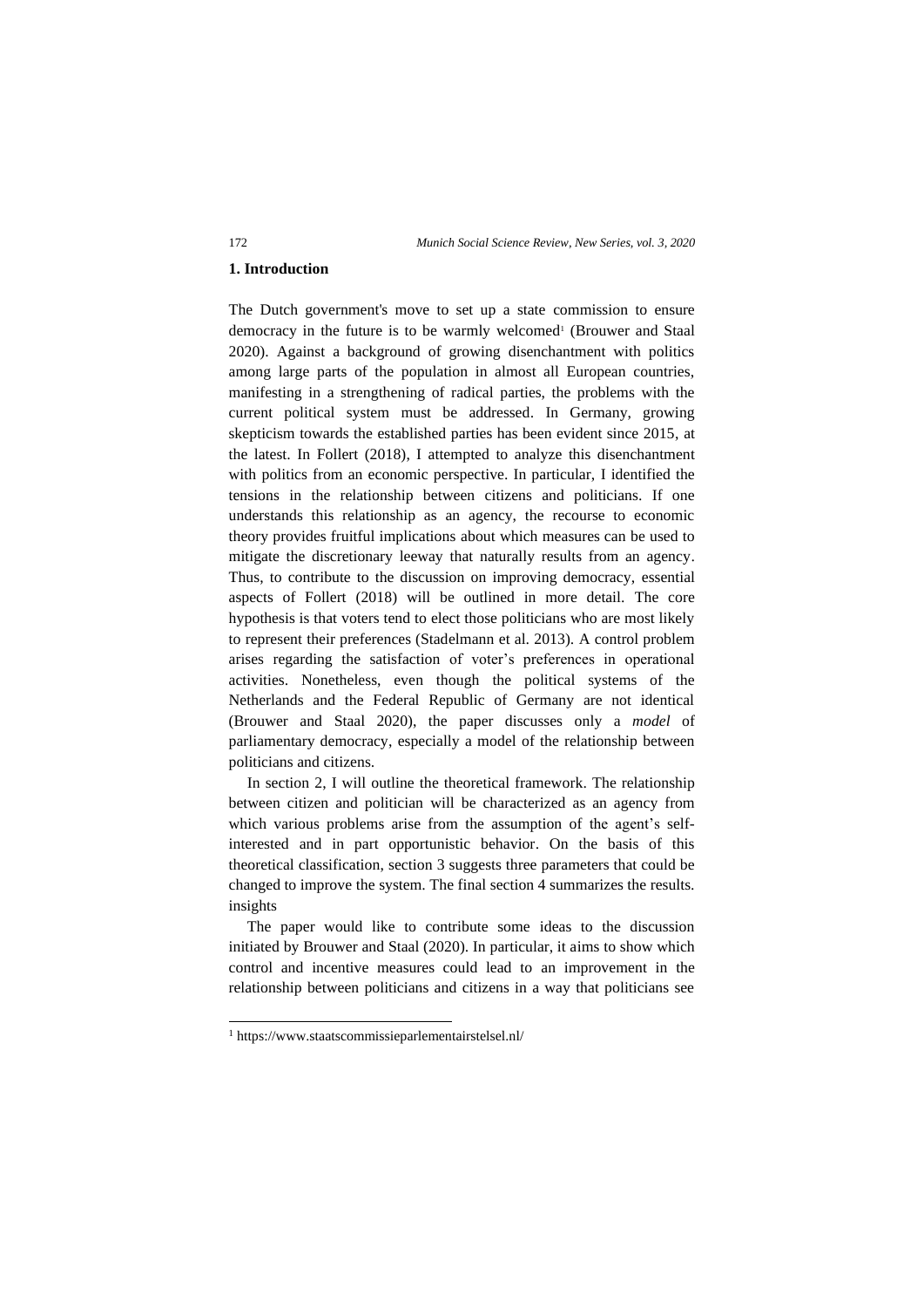themselves more as representatives of the population on the one hand and citizens rebuild more trust in their agents on the other. Understandably, critics may be irritated by the idea of politicians as agents of citizens. However, this simple illustration may help to focus the discussion on the crucial points within the relationship between politicians and citizens. The mechanisms presented should be seen as an impetus for discussion. The central question in this essay is: *What can we learn from corporate governance to reduce the problems of the relationship between citizens and politicians?* The paper tries to analyze this question from a corporate governance-perspective. To this end, we will identify crucial mechanisms of a capitalist market system and discuss their transfer to the political sphere. The reader should not get the impression that the mechanisms can be transferred without operative adaptation. Nevertheless, we can derive important implications from corporate governance, which may possibly improve the relationship.

# **2. Democracy and Agencies**

In an ideal democracy, in which parties compete for voters, the problems discussed here would not exist. However, competition in real democracies is highly imperfect. If one follows Becker (1958), and conjecture that the resulting problems in the political sphere were at least as serious as in business competition, it seems obvious to base the problem analysis on the findings of economic theory. Since we would like to deal with proposals to improve democracy, it could be beneficial to first discuss the meaning of the term. Already, von Hayek (1979: 5) emphasizes the consequences of an inflationary use of the term "democracy", which leads to a dilution of the original meaning of the word:

As seems to be the fate of most terms expressing a political ideal, 'democracy' has been used to describe various kinds of things which have little to do with the original meaning of the term, and now is even often used where what is really meant is 'equality'.

The present essay deals with citizens and politicians so that a conceptual approximation should be made first. The term "citizen" originally described free and full participation in society (Weber-Fas 2000: 67), which makes the citizen an actor within the political system. In the following, we understand the citizen in general as a person entitled to vote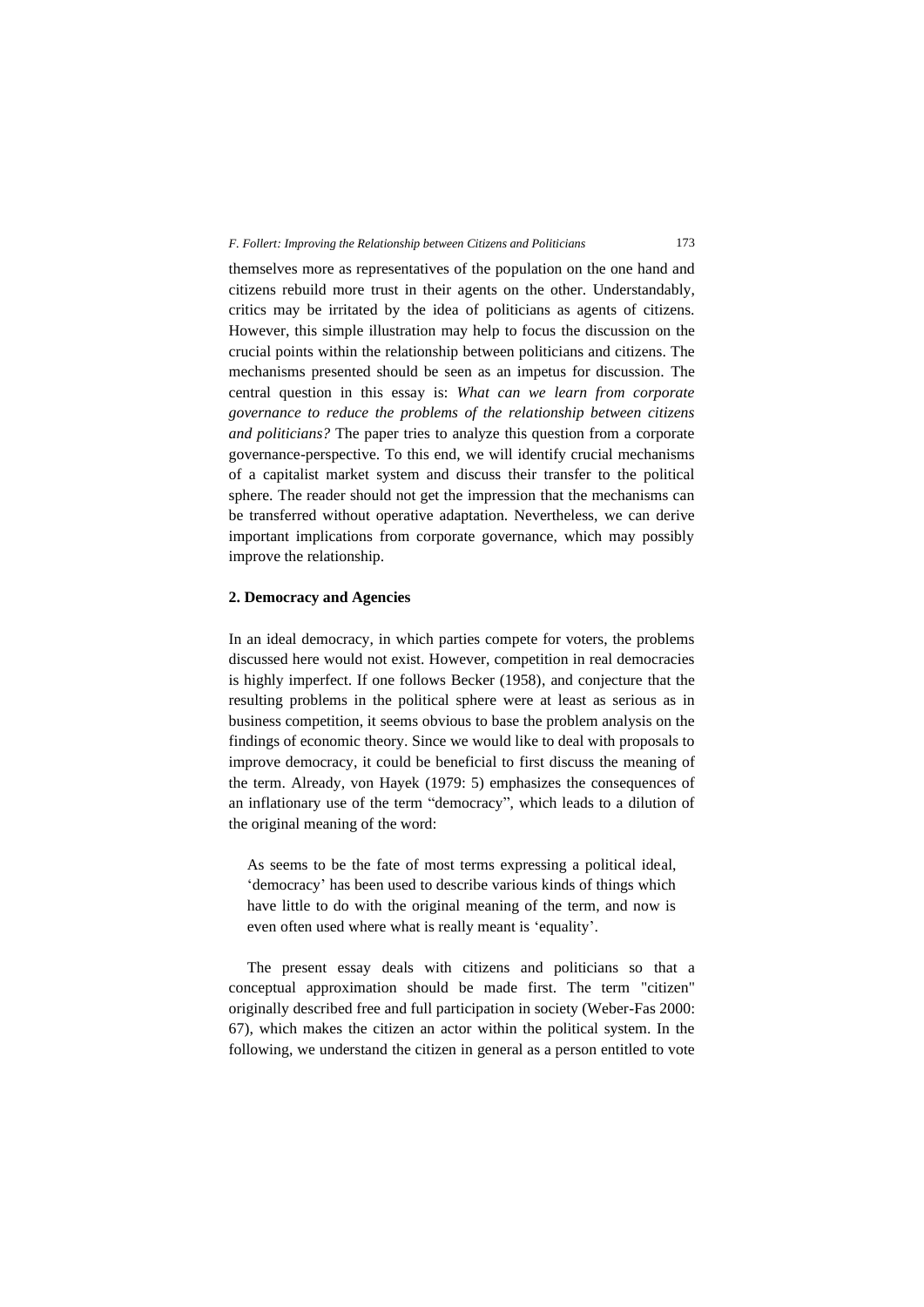(Follert 2018). Both citizen and politician are assumed to be "average [actors]" (Downs 1957: 7). The term "politician" literally means a "statesman". While Follert (2018) takes a differentiated view of the members of a parliament, for the sake of simplicity it should generally be based on actors who stand for election to represent their voters in parliament, which results in a mandate relationship (Richter and Furubotn 2010; Follert 2018; on the interpretation as a contractual democracy, see Gersbach 2012; 2017).

According to the Public Choice literature (e.g., Schumpeter 1950; Downs 1957; Niskanen 1975; Buchanan and Tollison 1984; Frey 1994), the actors within the political or bureaucratic system act as self-interest maximizers, who acts under incomplete information and uncertainty. An extended picture of *homo oeconomicus* is therefore assumed here (e.g., Lindenberg 1985; Opp 1985; Kirchgässner 2013; Emrich and Follert 2019).

Principal-agent-relations are characteristic of (parliamentary) democracy (Richter and Furubotn 2010). The agency-theoretical view of the political system is already established in political science (e.g., Lowi 1969; Pollack 1997; Strøm 2000; Besley 2004; Döhler 2007; Geys and Mause 2012). Delegation relations occur in democracies on several levels (Follert 2018), for example, between a cabinet and the ministers (Andeweg 2000) or between the voter and the elected. Here, the citizen is the principal, who delegates representation to the politician as principal. Usually, a principal-agent relationship is accompanied by an asymmetrical distribution of information from which control problems for the principal arise both before and after the conclusion of the contract (e.g., Spremann 1990). In the special case of the agency, which is the focus in this paper, these control problems arise because politicians pursue different goals than citizens, and thus a divergence of interests. Downs (1957: 28) assumes that the politician maximizes utility under the secondary condition of obtaining enough votes for re-election; and "that they act solely in order to attain the income, prestige, and power which come from being in office. […] their only goal is to reap the rewards of holding office *per se.* They treat policies purely as means to the attainment of their private ends, which they can reach only by being elected." However, the secondary condition only applies if further rounds are "played" (in the game theoretical sense). But if a politician decides not to stand for re-election, a moral hazard problem arises in addition to the well-known "lame duck" phenomenon (e.g., Krell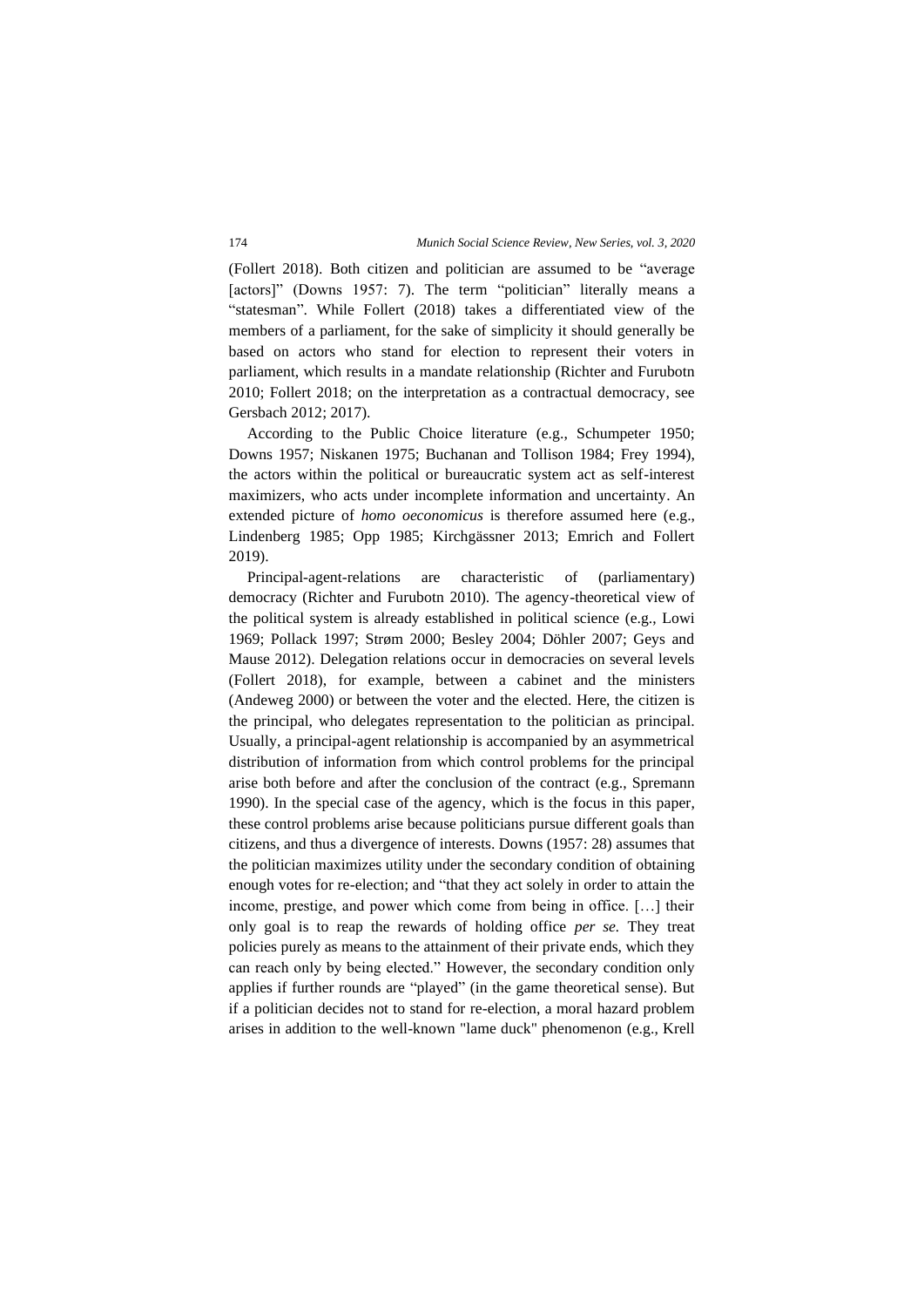and Spich 1996), since the citizen can no longer impose sanctions in the next round (Daumann and Follert 2020).

The economic analysis of such principal-agent relationships may be considered well developed with regard to the relationship between the shareholders of a public-stock-company and the employed management (Jensen and Meckling 1976). An aspect of such a company is the separation of ownership and control. Within the framework of organizational theory and the field of corporate governance, numerous instruments show how the moral hazard risk can be reduced. In the following, fundamental implications from this line of research will be applied to the relationship discussed here and, in particular, proposals will be made in the areas of *sanctioning*, *monetary compensation* and *liability*.

# **3. Learning from Corporate Governance: Some Proposals**

Corporations are characterized by the separation of ownership and control. Shareholders transfer power to management, which is to act as an agent for the principals. But an asymmetric distribution of information and diverging interests between principal and agent leads to several problems before and after the conclusion of the contract. Economic theory has therefore developed various mechanisms that attempt to mitigate those problems. Although the proposals of standard economics, especially (negative) incentives, could have also negative effects (e.g., the "crowding-out" effect, Frey 1997; further Deci 1971), it is certainly possible to modify the mechanisms in the operational implementation.

# **3.1 Sanctioning Options**

In most parliamentary democracies, the people elect the parliament for a term of office – in Germany and the Netherlands for example for four years. In general, as sanction for misconduct, the principal (i.e., the citizen) only has the possibility to sanction the behavior in the next election. Obviously, this possibility only exists if the politician stands for re-election. In the case of stock companies, the annual general meeting must reaffirm its confidence in the management board every year. If we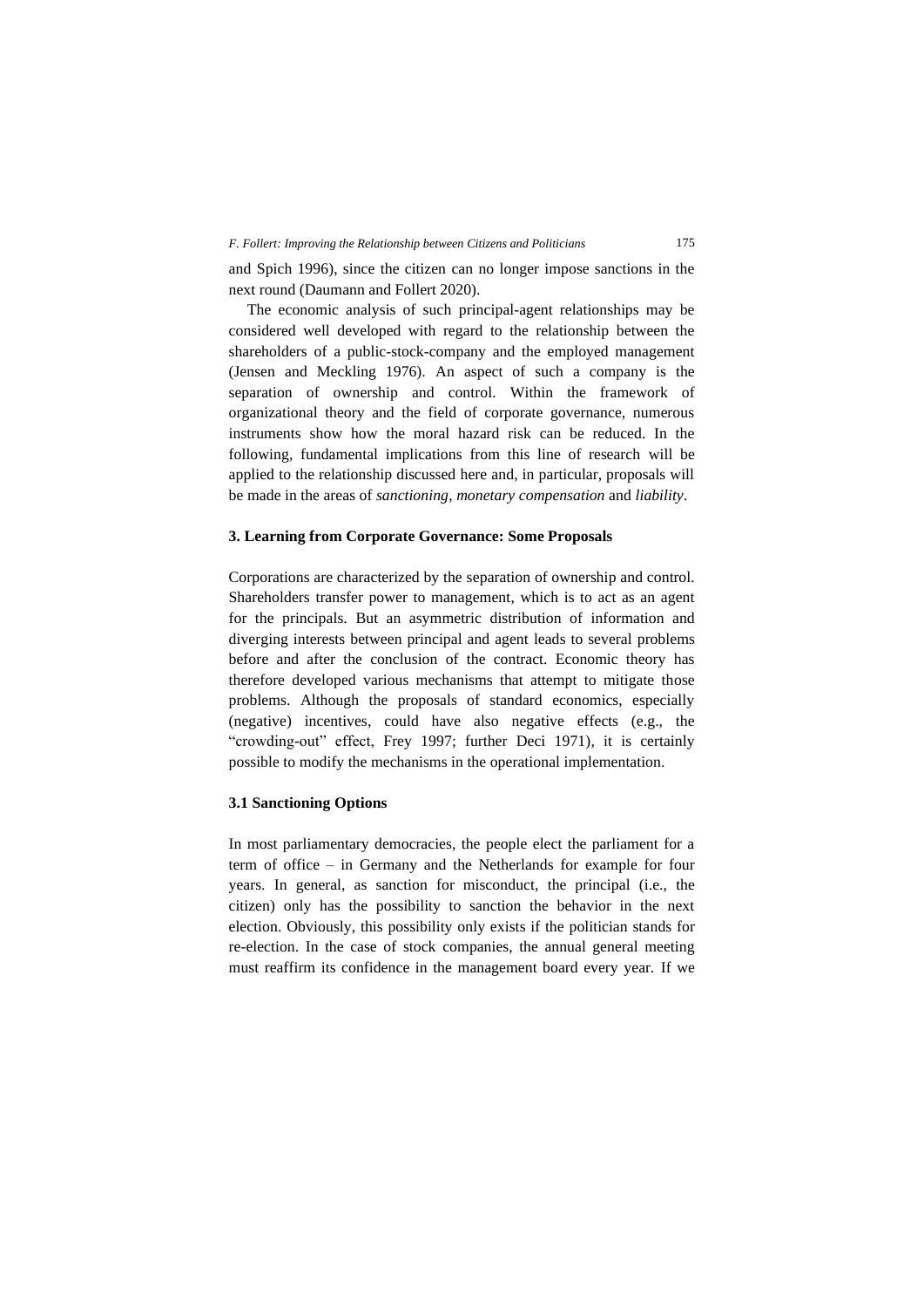apply this principle to politics, it could be argued that shorter election periods can lead to short-term oriented actions of the agent.<sup>2</sup>

A rapid rotation of offices is not a new idea from a historical perspective. For example, we see it in the early Florence of "the golden age" (especially in the 14th century) (Brucker 1998). There, the *priori* and the *gonfalonieri* as members of the *signoria,* the executive power, rotated every two months, and the legislative council once a quarter (Sintomer 2016). These short terms of office were also combined with random elections so that parallels can be drawn with the aleatoric democracy in Athens (e.g., Frey and Osterloh 2016; Sintomer 2016). Short terms in office can lead to considerable problems, particularly with regard to the competence of the candidates<sup>3</sup> selected by lot and the lack of learning effects during shorter periods. Therefore, electoral system reform could be carried out in such a way that it remains an ordinary legislative period of multiple years—to enable the members of the parliament to build up appropriate task-specific human capital—but with the possibility of allowing for dismissal in the case of misconduct (Follert 2018). Dismissal should apply when politicians break election promises without sufficient justification (Follert 2018).

Of course, the precise operationalization of such a possibility would be subject to specific challenges, but the very idea can stimulate a discussion concerning the sanction of malpractice within the political arena. Similar to the board of a public limited company, politicians should present a clear catalogue of objectives for an interim period of one year at the beginning of their term of office. The objectives should be sufficiently concrete to allow voters to examine them. At the end of the first year, the politician could then submit an accountability report explaining and justifying any deviations. The voter would have the opportunity to accept these deviations if they were considered reasonable and justifiable. In the other case, the voter can sanction the politician by withdrawing trust. This argument obviously implies an extension of the political mandate if the

<sup>2</sup> [https://www.faz.net/aktuell/politik/inland/politiker-aller-bundestagsparteien-fuer](https://www.faz.net/aktuell/politik/inland/politiker-aller-bundestagsparteien-fuer-verlaengerung-der-wahlperiode-15197765.html)[verlaengerung-der-wahlperiode-15197765.html](https://www.faz.net/aktuell/politik/inland/politiker-aller-bundestagsparteien-fuer-verlaengerung-der-wahlperiode-15197765.html)

<sup>&</sup>lt;sup>3</sup> On disadvantages of aleatoric procedures, see, e.g., Frey and Osterloh (2016: 6f). Probably the most serious disadvantage of a random procedure lies in the incompetence of a candidate. However, due to the prevailing information asymmetry and the resulting hidden characteristics, voters also could find it difficult to distinguish between competent and incompetent candidates.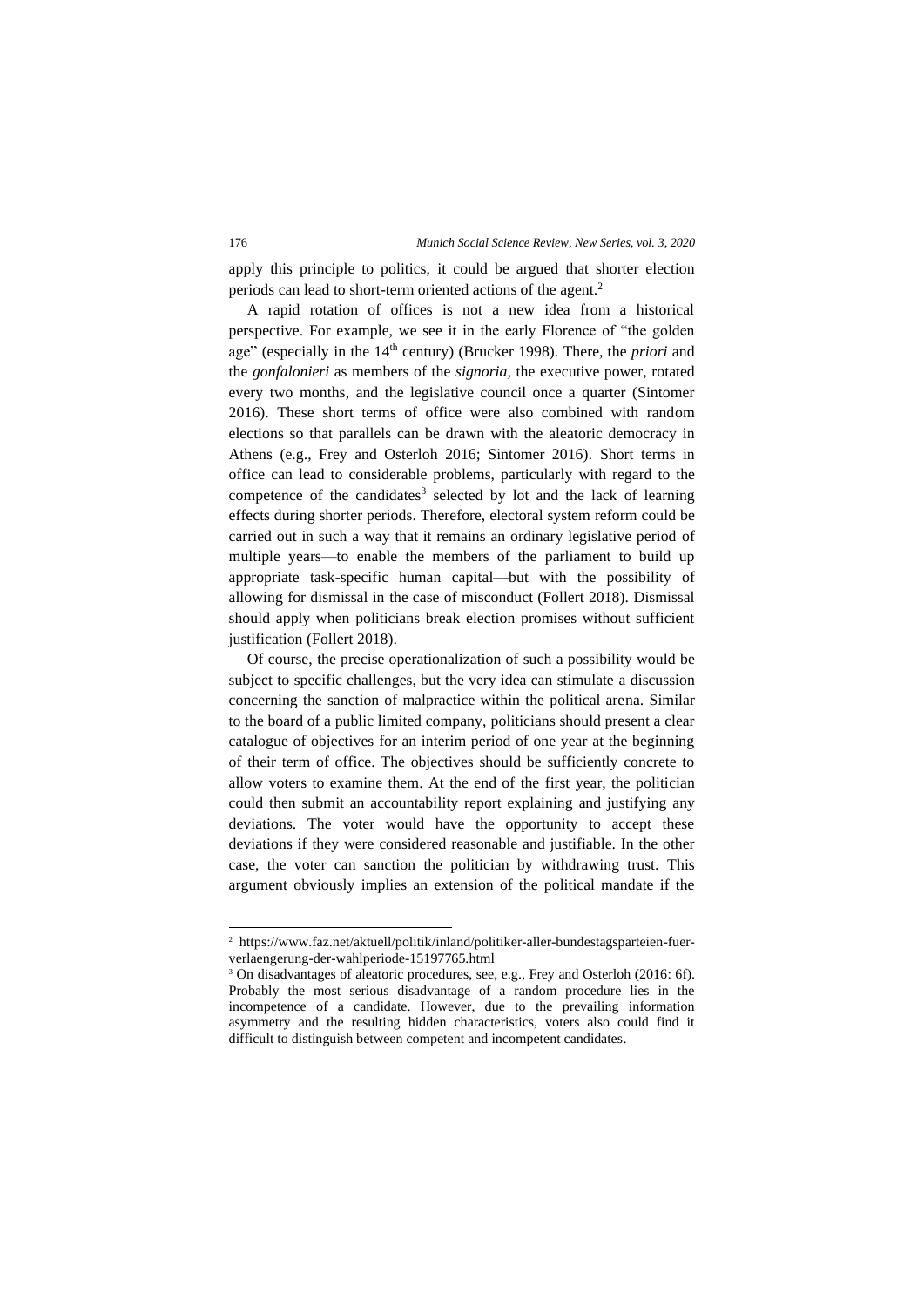politician performs well. (For this mechanism in contractual democracy, see Gersbach 2012; 2017.)

# **3.2 Monetary Compensation**

In parliamentary democracies, it is customary for politicians to decide on their own monetary compensation. This system is problematic because the remuneration is paid from general tax revenue. If this decision were interpreted as a remuneration contract, the politician acts on both sides of the contract (Follert 2018) so that the amount of remuneration is largely beyond the control of the principal. From an economic perspective, this situation creates false incentives, especially since the remuneration as the price for work performance could exceed the marginal utility of the principal (Follert 2018).

A comparison of the level of remuneration of Bundestag members in Germany with other top civil servants, such as top scientists, is striking. A professor (W3) receives (June 2020) a monthly base salary between 6,256,08 EUR (min, Hesse) and  $7,118.08$  EUR (max, Bavaria),<sup>4</sup> whereas a member of the German parliament earns (July 2019) 10,083.47 per month<sup>5</sup> (but less so in the Netherlands<sup>6</sup>). The high compensation could be justified by citing the high opportunity costs of foregoing a job in the private sector. If correct, members' compensation could also be contractually regulated, for example, by stating in law that a politician's remuneration would be based on an average value<sup>7</sup> from the last five years from the politician's previous employment; a position more in keeping with the merit principle and the idea that investment in education should pay off. Such a differentiation would be an economically justifiable approach that 1) considers the actual opportunity costs (see already Meyer 1998); 2) prevents remuneration from being an incentive to change to politics, regardless of the intrinsic motivation to do so; and 3) compensates for the

<sup>4</sup><https://www.hochschulverband.de/fileadmin/redaktion/download/pdf/> besoldungstabellen/grundgehaelter\_w.pdf

<sup>5</sup>[https://www.bundestag.de/abgeordnete/mdb\\_diaeten#url=L2FiZ2VvcmRuZXRlL](https://www.bundestag.de/abgeordnete/mdb_diaeten#url=L2FiZ2VvcmRuZXRlL21kYl9 kaWFldGVuL21kYl9kaWFldGVuLTIxNDg0OA==&mod=mod454214) 21kYl9 [kaWFldGVuL21kYl9kaWFldGVuLTIxNDg0OA==&mod=mod454214](https://www.bundestag.de/abgeordnete/mdb_diaeten#url=L2FiZ2VvcmRuZXRlL21kYl9 kaWFldGVuL21kYl9kaWFldGVuLTIxNDg0OA==&mod=mod454214)

<sup>&</sup>lt;sup>6</sup>In the Netherlands, a professor receives on average about 6,000 EUR [\(https://www.nationaleberoepengids.nl/hoogleraar\)](https://www.nationaleberoepengids.nl/hoogleraar) and a member of parliament at least 7,750 EUR (https://www.nationaleberoepengids.nl/lid-tweede-kamer) per month.

<sup>7</sup> I would like to thank Carlos A. Gebauer for this idea.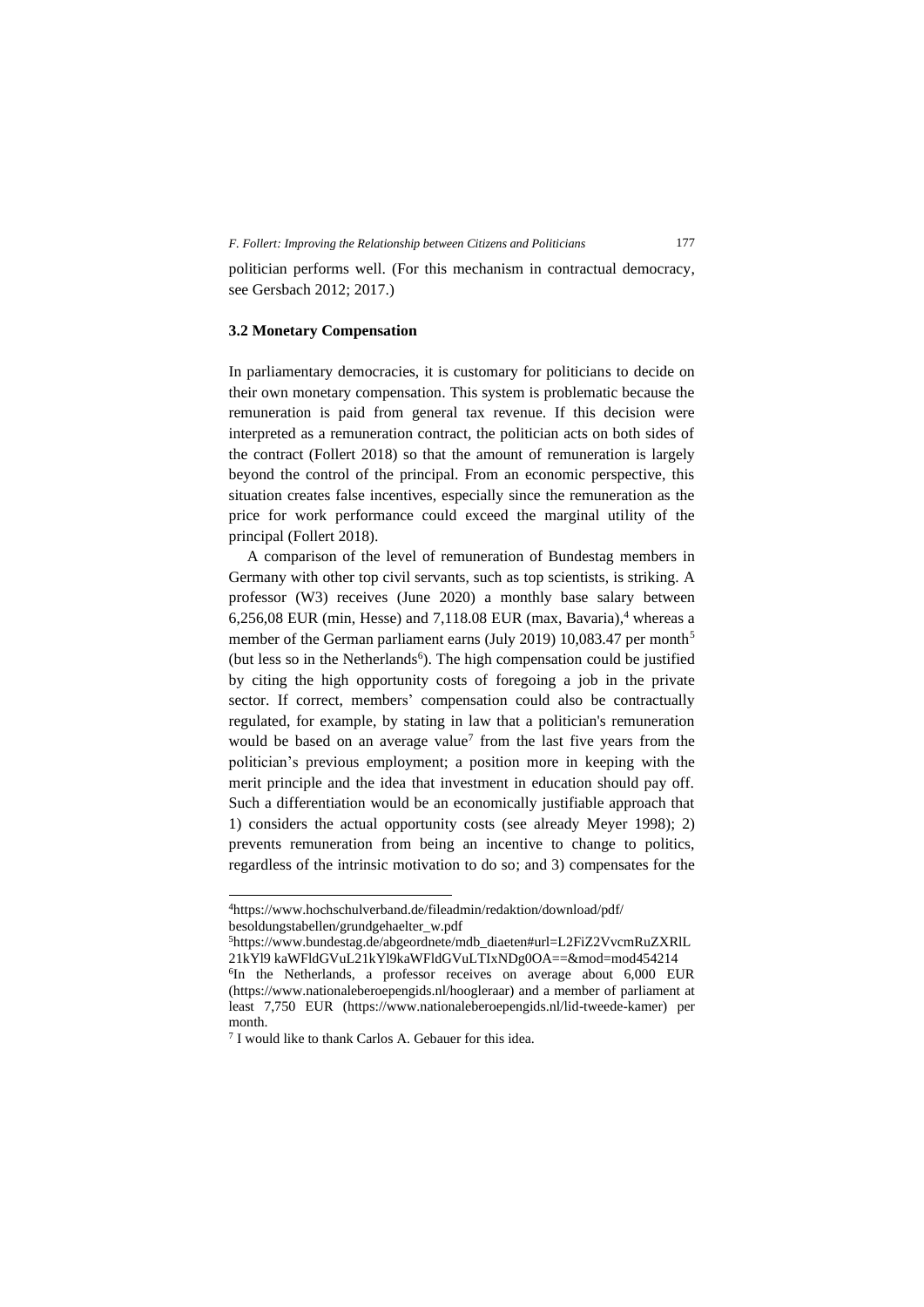uncertainty of choice with a risk premium on the base salary. However, the proposal also poses serious problems. The difficulty is to find a compensation principle for the members of a parliament that would retain control in the hands of the principal without driving down politicians' salaries to a level that only people with independent means could accept. Yet, supporters of a particularly talented politician could be found to provide financial compensation. In the United States, as well, election campaigns are often financed by private donations. Obviously, private donations are accompanied by corresponding risks of lobbying. However, in professions that require a high level of intrinsic motivation, the established tradition is for people to finance themselves by private sources, for example, in science (see Weber's (1919) "Wissenschaft als Beruf").

Another potential argument against an individual compensation scheme is that the central principle of "equal pay for equal work" is violated. However, jobs for which individual remuneration regulations are common practice are in place. For example, the different remuneration of players on a professional football team. We can imagine on the one hand a defender who will earn less on average than a forward, even though both play 90 minutes. Moreover, the profession for politicians is not very standardized, so it is by no means certain that several members of parliament will do "the same" job.

### **3.3 Liability**

The correspondence of decision and liability is a core aspect of market economy (e.g., Eucken 2004) and should also be a central characteristic of democracy. As agents, politicians have large sums of taxpayers' money at their disposal. However, they themselves are only responsible as administrators of the money during their term in office (e.g., Hoppe 2018). So, because of their time preference, politicians will likely tend to incur debt at the expense of later generations. In particular, the research concerning political business cycles (e.g., Frey and Lau 1968; Schneider 1974; Frey and Schneider 1975). Nordhaus (1975) shows that Downs's (1957) self-interest axiom is also reflected in practical economic policy and the need for regulations that provide incentives that limit this behavior a priori. In a democracy, therefore, precautions must be taken to limit the politician's scope of possible choices so that each politician acts in the interests of the principal. Responsible decisions can be supported by appropriate liability (Gebauer 2016, 2019; Follert 2018). Of course, this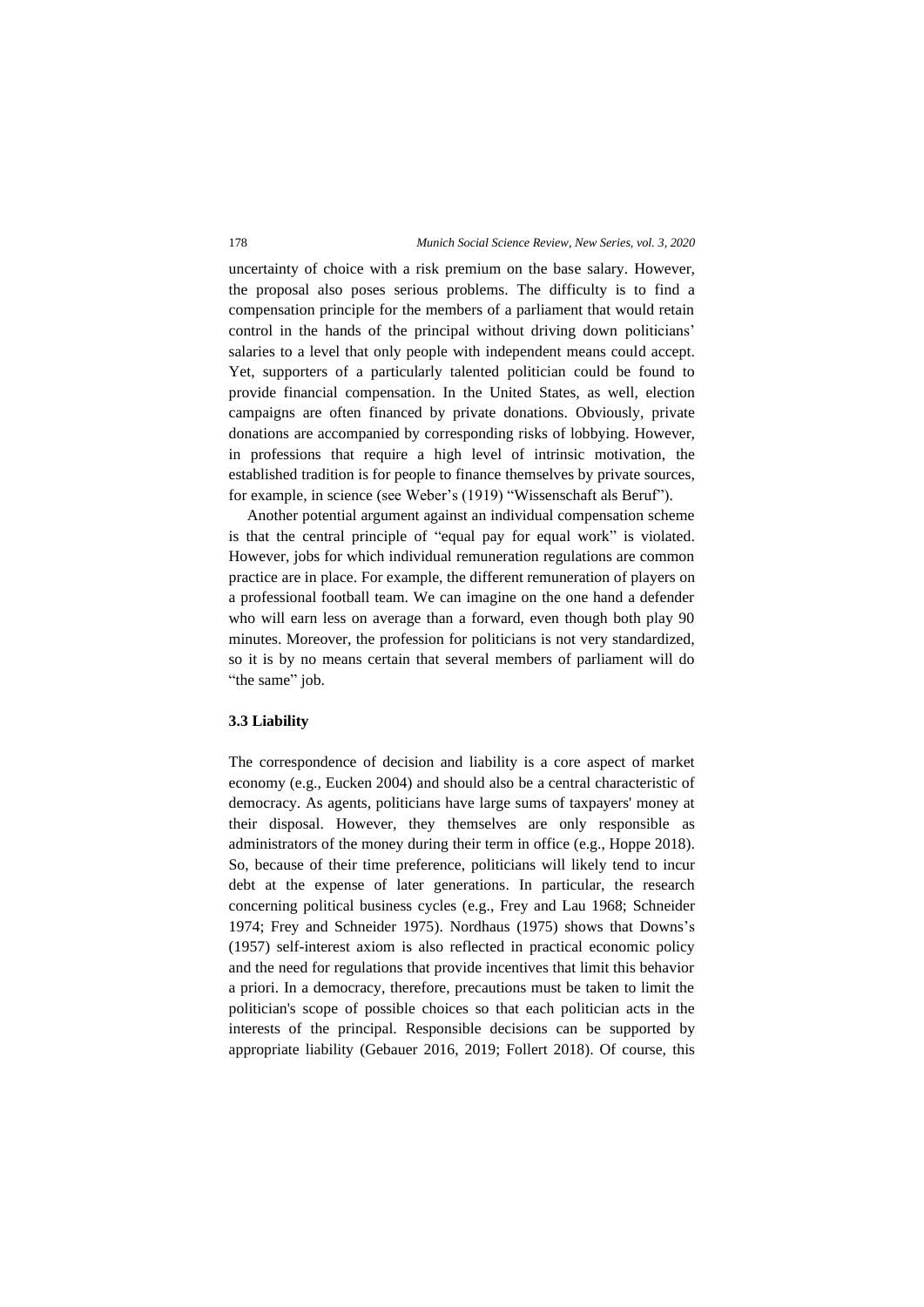#### *F. Follert: Improving the Relationship between Citizens and Politicians* 179

liability must not be arbitrary, but consider the specific uncertainty of political decisions.

The so-called "business judgment rule" has a long history in the United States; the rule guarantees a "safe harbor" for board members provided they have acted in a recognizably responsible manner (e.g., Merkt 2017). Also, in the German Stock Corporation Act (sec 93 subsection 1 sentence 2 of the German Stock Corporation Act) a corresponding rule has been introduced: "No dereliction of duties shall be given in those instances in which the member of the management board, in taking an entrepreneurial decision, was within his rights to reasonably assume that he was acting on the basis of adequate information and in the best interests of the company."

Obviously, managers can escape liability if they make an *entrepreneurial decision* based on *adequate information* and in the *interest of the company*. This position makes sense in light of the uncertainty of future environmental conditions; otherwise, liability could possibly favor particularly risk-averse behavior (on entrepreneurial decision-making in this context see Olbrich and Rapp 2013). In a figurative sense, political decisions are also characterized by a high degree of uncertainty and are therefore comparable with entrepreneurial activity in corporations. Thus Follert (2018) also pleads for a corresponding regulation in the political system, such as a "political judgment rule." Of course, one could contend that politics and business are not comparable. However,

the situation is comparable and can be analogized. Both representative bodies [politicians as well as managers, F.F.] face the same challenge: they have to make decisions for a future they cannot know. A board of directors must be able to explain, explain and, if necessary, prove in retrospect that it acted with the diligence of a prudent businessman. That he or she has taken into account all available information and, if necessary, consulted experts (Gebauer 2019, translated F.F.).

Since public prosecutors, as part of the executive, may be reluctant to prosecute politicians, an independent commission could be established to investigate gross offences. At least some members could be chosen at random. Frey and Osterloh (2016) argue for an aleatoric democracy (Frey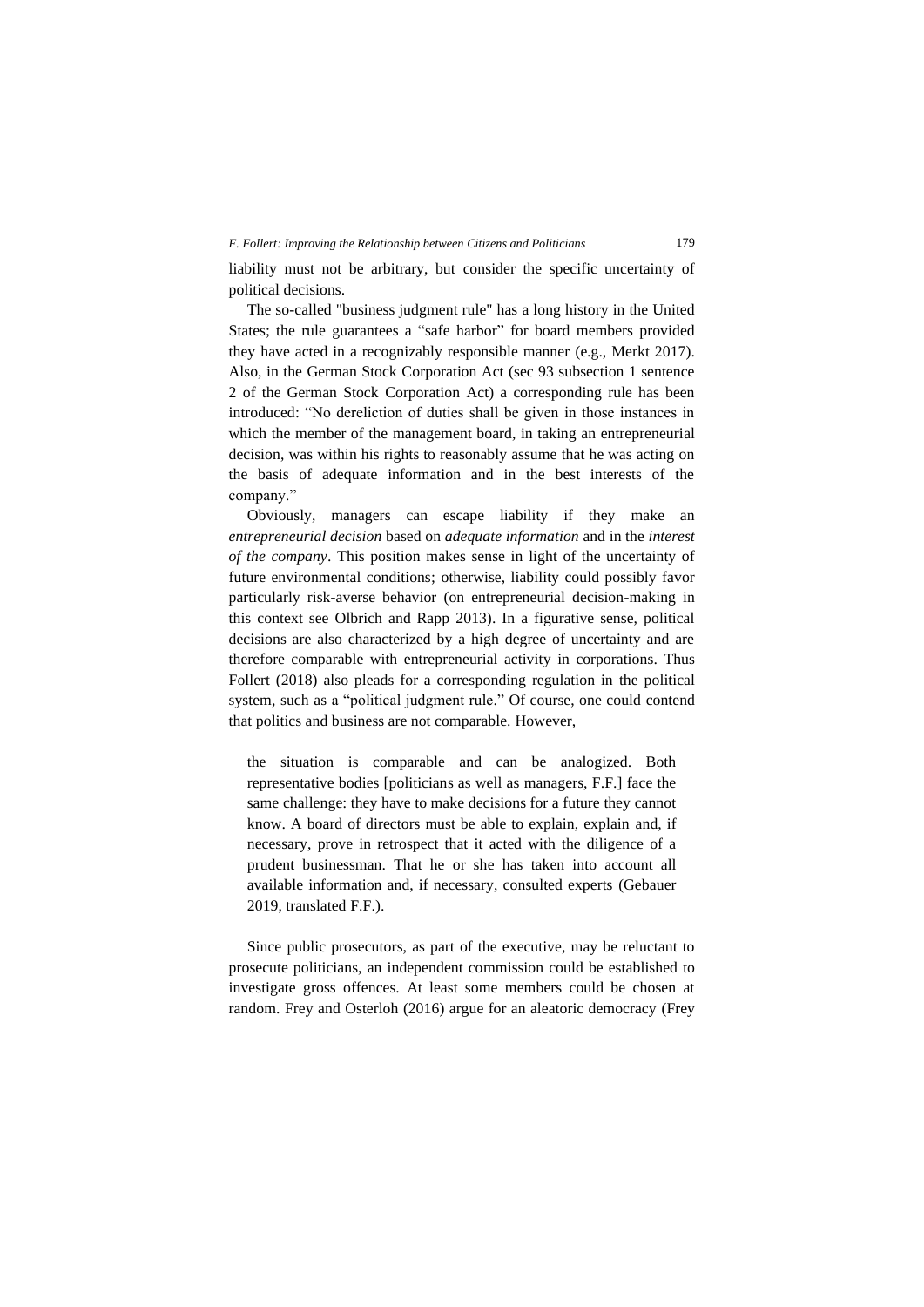2017).<sup>8</sup> The representatives of the population thus selected could be assisted in their investigations by experts from the judiciary, science, or business. Overall, two effects would possibly result. On the one hand, the threat of liability would lead to the more careful reconsideration of decisions and behavior that tend to be oriented towards the interests of the principals. On the other, politicians would be forced to give precise reasons and explanations for decisions they take to the citizens under uncertainty and in good conscience, which would result in a better understanding for politician's actions who often act under external pressure and which could help to improve the citizen-politician relationship.

It is not the intention of this idea to ruin politicians financially by claiming damages. Rather, the aim is to control their behavior a priori within the framework of decisions, the consequences of which hardly affect a decision-maker's personal situation but do influence other individuals to a great extent. From the politicians' point of view, these are so-called low-cost decisions (Kirchgässner 1992).

#### **4. Concluding Remarks**

The present paper is devoted to a specific aspect of the question "How to improve democracy?", namely the relationship between citizens and politicians. To this end, we interpret the relationship as an agency with the specific problems of such delegation relations. The paper analyzes the question: *What can we learn from corporate governance to reduce the problems of the relationship between citizens and politicians?* We outline well-known mechanisms that may help to reduce the specific problems resulting from the agency between politicians and citizens. The recourse to the economic theory of the organization shows that certain parameters exist whose partial change could lead to significant effects of confidencebuilding among citizens. At present, the relationship between citizens and politicians is often characterized by mutual distrust. Politicians should be motivated to act as agents of their voters. In so doing, they should still make decisions with responsibility. However, the citizen should be given

<sup>8</sup>Frey's essay triggered an intensive reaction in the scientific community: see *Homo Oeconomicus,* Volume 34 (2017) and Volume 35 (2018). However, the focus was on the discussion of referenda, strongly suggested by Frey (2017).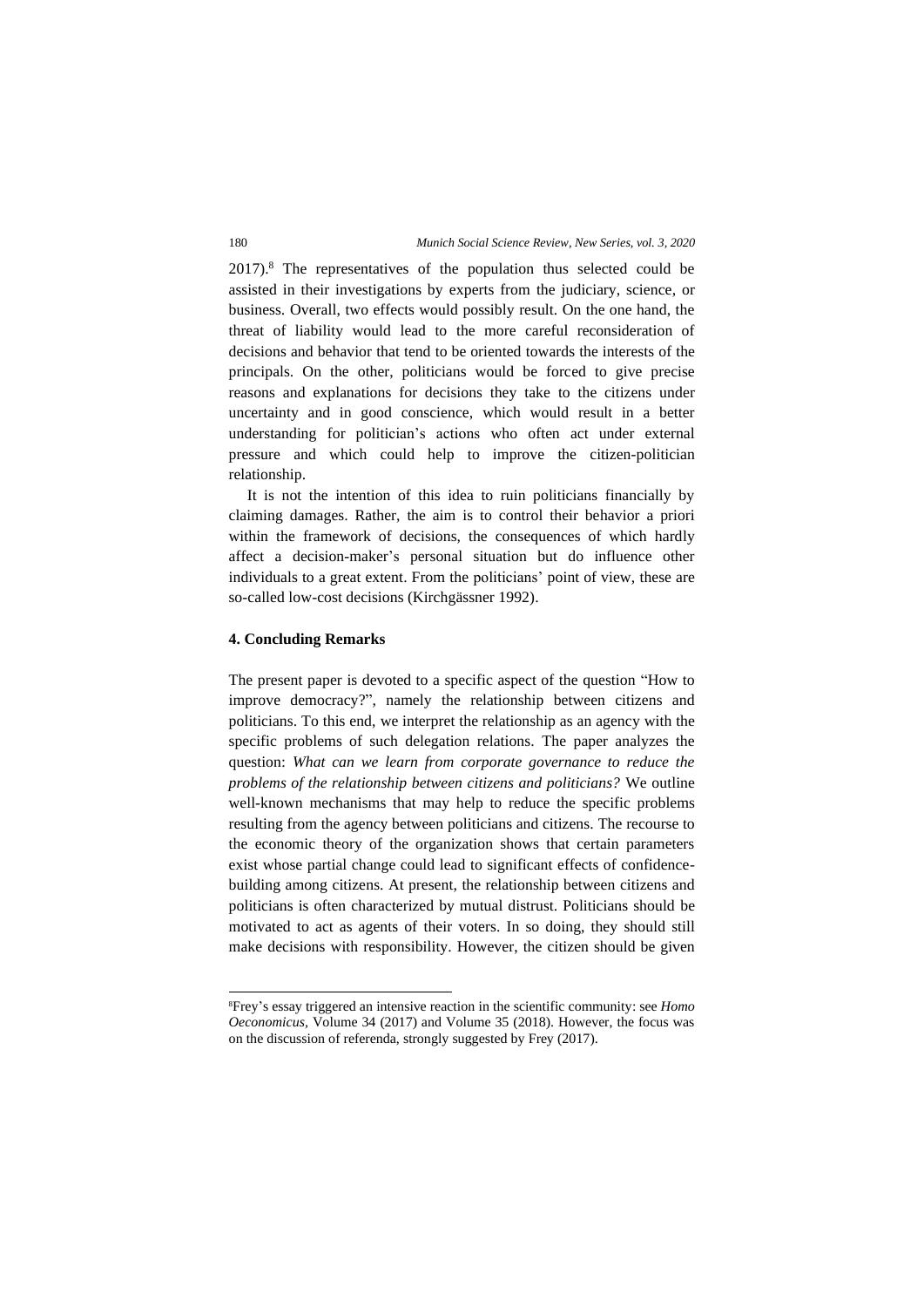the possibility of stronger sanctions and the politicians should take responsibility for their actions in the form of liability.

Importantly, the present analysis is based on certain assumptions that, admittedly, do not reflect every conceivable, real situation of individual behavior (e.g., Downs 1957). Moreover, mechanisms from the corporate context are not necessarily transferable to the political sphere. Nevertheless, core aspects can be identified from the stereotypical consideration, which deserves a broader discussion in science, media and politics. The present paper aims to raise awareness of these parameters and thus to contribute to the improvement of democracy. In the context of such—sometimes unorthodox and obviously provocative—proposals, the aim is not to clarify every single operational feasibility. Impracticability (Fox and Johnston 2017) can therefore hardly serve as an argument. A critical discourse within the scientific community, such as the one triggered by Frey's essay (2017), can be helpful for the further development of seemingly irrefutable circumstances and to improve democracy.

# **References**

- Andeweg, R.B. (2000), "Ministers as double agents? The delegation process between cabinet and ministers," *European Journal of Political Research* 37: 377-395.
- Becker, G.S. (1958), "Competition and Democracy," *The Journal of Law & Economics* 1: 105-109.
- Becker, G.S. (1976), *The Economic Approach to Human Behavior,* Chicago: The University of Chicago Press.
- Besley, T. (2004), "Paying Politicians: Theory and Evidence," *Journal of the European Economic Association*, 2: 193-215.
- Brouwer, P. and Staal, K. (2020), "The Future of the Dutch Democracy: A Model Case," *Munich Social Science Review, New Series* 3: 33-79.
- Brucker, G. (1998), *Florence. The Golden Age, 1138-1737,* Berkeley et al.: University of California Press.
- Buchanan, J.M. and Tollison, R.D. (1984), *The Theory of Public Choice, II,* Ann Arbor: University of Michigan Press.
- Daumann, F. and Follert, F. (2020), "COVID-19 and Rent Seeking Competition: Some Insights from Germany," *New Perspectives on Political Economy,* 16, forthcoming.
- Deci, E.L. (1971), "Effects of Externally Mediated Rewards on Intrinsic Motivation," *Journal of Personality and Social Psychology* 18: 105- 115.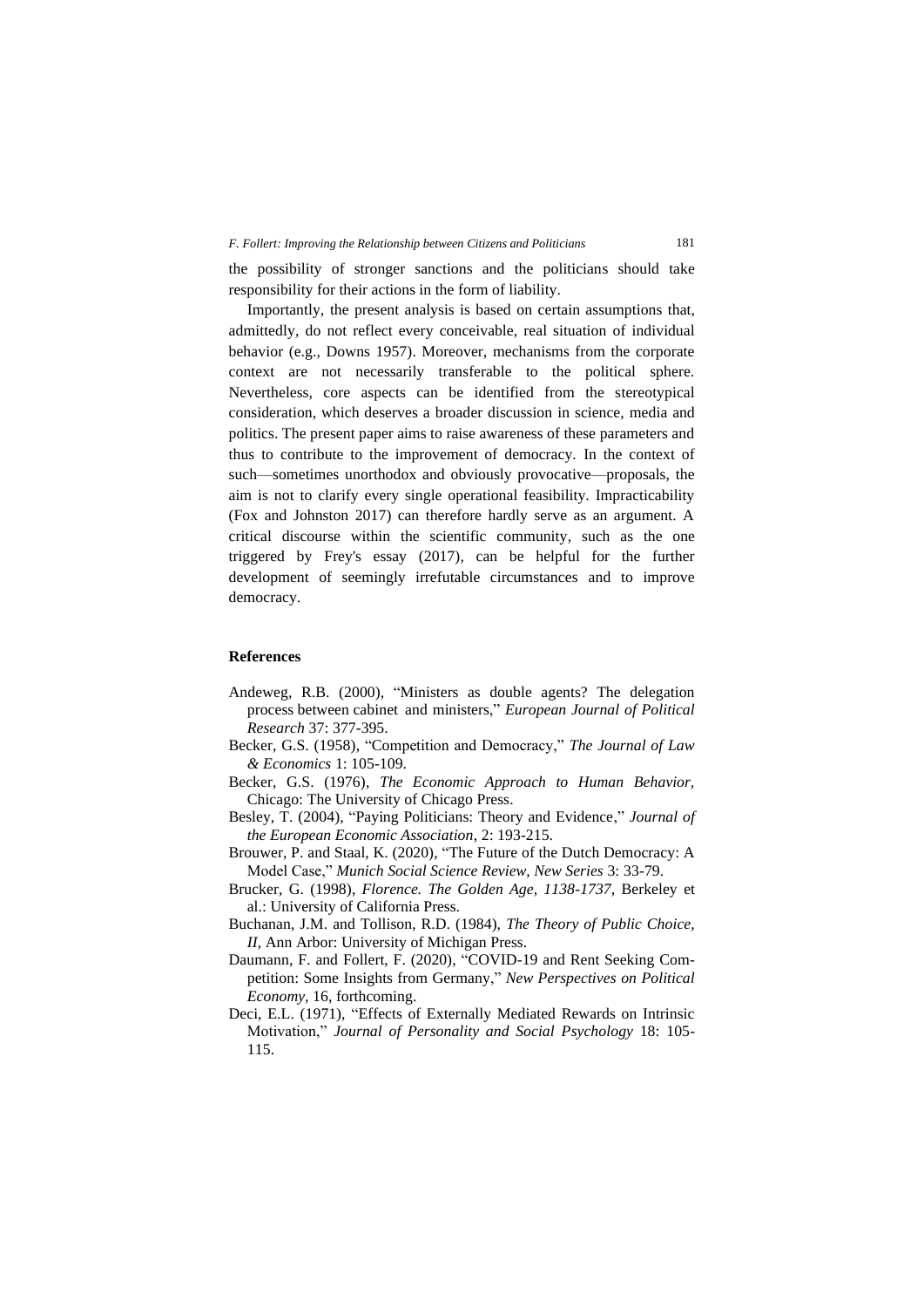- Döhler, M. (2007), *Die politische Steuerung der Verwaltung. Eine empirische Studie über politisch-administrative Interaktionen auf der Bundesebene*, Baden-Baden: Nomos.
- Downs, A. (1957), *An Economic Theory of Democracy*, New York: Harper & Brothers Publishers.
- Dubois, E. (2016), "Political business cycle 40 years after Nordhaus," *Public Choice* 166: 235-259.
- Emrich, E. and Follert, F. (2019), "Totgesagte leben länger! Einige Anmerkungen zum homo oeconomicus als Methode," *Wirtschaftspolitische Blätter* 66: 337-347.
- Eucken, W. (2004), *Grundsätze der Wirtschaftspolitik*, 7<sup>th</sup> ed., Tübingen: Mohr Siebeck.
- Follert, F. (2018), "Die Bürger-Politiker-Beziehung im Lichte der Neuen Politischen Ökonomie: Ein Diskussionsbeitrag," *der moderne staat* 11: 233-252.
- Frey, B.S. (1994), "Direct Democracy: Politico-Economic Lessons from Swiss Experience," *American Economic Review*, P.a.P,, 84: 338-342.
- Frey, B.S. (1997), *Not Just for the Money: An Economic Theory of Personal Motivation,* Cheltenham, UK and Brookfield, USA: Edward Elgar.
- Frey, B.S. (2017), "Proposals for a Democracy of the Future," *Homo Oeconomicus* 34: 1-9.
- Frey, B.S. and Lau, L.J. (1968), "Towards a Mathematical Model of Government Behaviour," *Zeitschrift für Nationalökonomie* 28: 355- 380.
- Frey, B.S. and Schneider, F. (1975), "On the Modelling of Politico-Economic Interdependence," *European Journal of Political Research*  3: 339-360.
- Frey, B.S. and Osterloh, M. (2016), "Aleatoric Democracy," *CESifo Working Paper No. 6229.*
- Gebauer, C.A. (2016), "Wer durch Politik Schäden verursacht, muss dafür haftbar sein," *Der Hauptstadtbrief* 09/30/2016.

[https://www.derhauptstadtbrief.de/cms/117-der-hauptstadtbrief-](https://www.derhauptstadtbrief.de/cms/117-der-hauptstadtbrief-138/1163-wer-durch-politik-schaeden-verursacht-muss-dafuer-haftbar-sein)[138/1163-wer-durch-politik-schaeden-verursacht-muss-dafuer-haftbar](https://www.derhauptstadtbrief.de/cms/117-der-hauptstadtbrief-138/1163-wer-durch-politik-schaeden-verursacht-muss-dafuer-haftbar-sein)[sein.](https://www.derhauptstadtbrief.de/cms/117-der-hauptstadtbrief-138/1163-wer-durch-politik-schaeden-verursacht-muss-dafuer-haftbar-sein)

- Gebauer, C.A. (2019), "Wir brauchen eine Haftpflicht für Politiker," Interview with *WirtschaftsWoche* 06/12/2019. [https://www.wiwo.de/](https://www.wiwo.de/%20politik/deutschland/neue-anreize-wir-brauchen-eine-haftpflicht-fuer-politiker/24447280.html) [politik/deutschland/neue-anreize-wir-brauchen-eine-haftpflicht-fuer](https://www.wiwo.de/%20politik/deutschland/neue-anreize-wir-brauchen-eine-haftpflicht-fuer-politiker/24447280.html)[politiker/24447280.html.](https://www.wiwo.de/%20politik/deutschland/neue-anreize-wir-brauchen-eine-haftpflicht-fuer-politiker/24447280.html)
- Gersbach, H. (2012), "Contractual Democracy," *Review of Law and Economics* 8: 823-851.
- Gersbach, H. (2017), *Redesigning Democracy. More Ideas for Better Rules,* Heidelberg: Springer.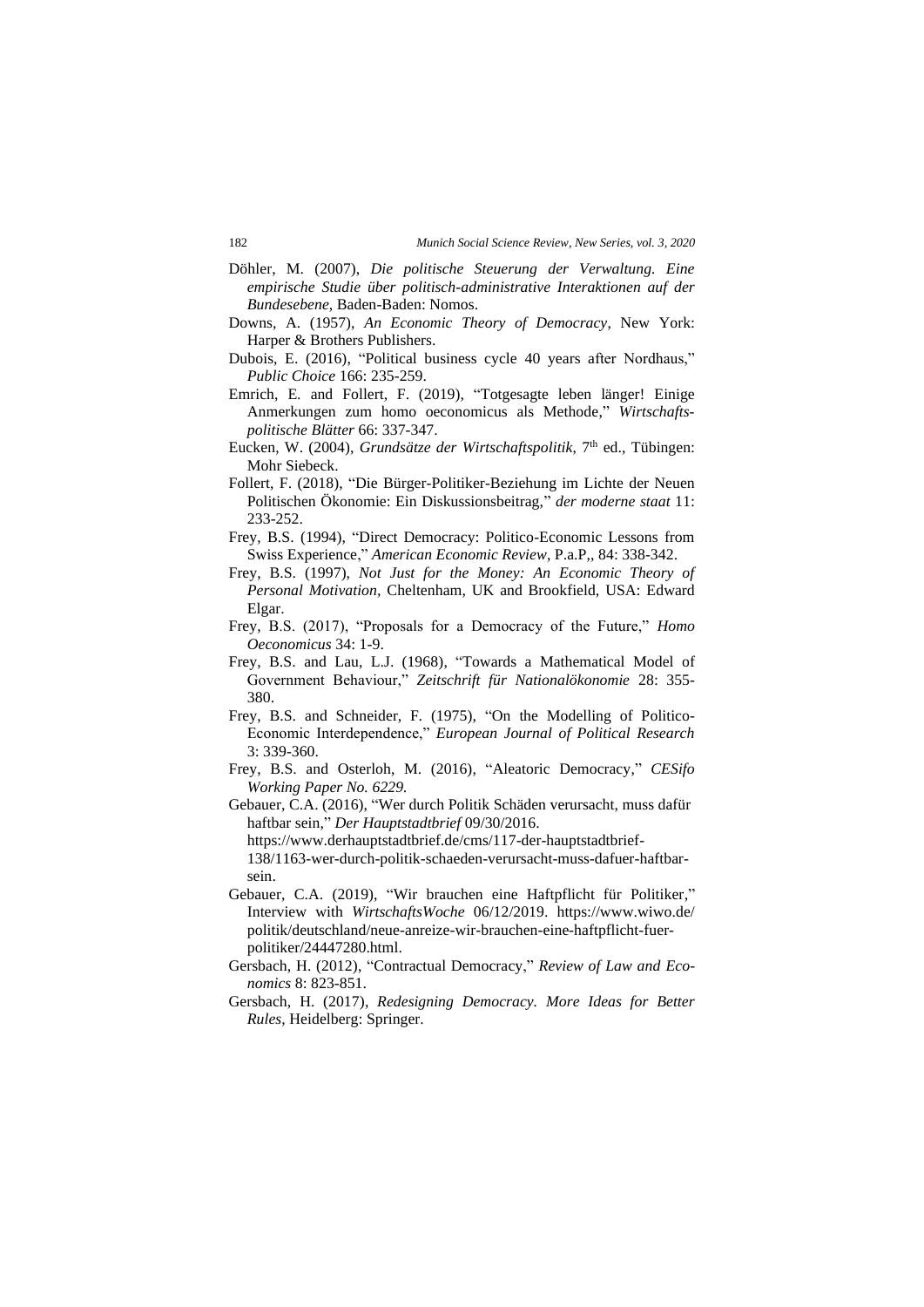- Geys, B. and Mause, K. (2012), "Delegation, Accountability & Legislator Moonlighting: Agency Problems in Germany," *German Politics* 21: 255-273.
- Hoppe, H.-H. (2018), *Demokratie. Der Gott, der keiner ist,* 5th ed., Waltrop and Leipzig: Manuscriptum Verlagsbuchhandlung.
- Kirchgässner, G. (1992), "Towards a theory of low-cost decisions," *European Journal of Political Economy* 8: 305-320.
- Kirchgässner, G. (2013), *Homo Oeconomicus*, 4<sup>th</sup> ed., Tübingen: Mohr Siebeck.
- Krell, T.C. and Spich, R.S. (1996), "A model of lame duck situations in changing organizations," *Journal of Organizational Change Management* 9: 56-68.
- Lindenberg, S. (1985), "An Assessment of New Political Economy: Its Potential for the Social Sciences and for Sociology in Particular," *Sociology Theory* 3: 99-114.
- Lowi, T.J. (1969), *The End of Liberalism: Ideology, Policy and the Crisis of Public Authority.* New York: Norton.
- Merkt, H. (2017), "Rechtliche Grundlagen der Business Judgment Rule im internationalen Vergleich zwischen Divergenz und Konvergenz," *Zeitschrift für Unternehmens- und Gesellschaftsrecht* 46: 129-148.
- Meyer, D. (1998), "Abgeordnetenentschädigung Ein Beitrag zur Rationalisierung der Diskussion aus ökonomischer Sicht," *Politische Vierteljahresschrift* 39: 329-344.
- Niskanen, W.A. (1975), "Bureaucrats and Politicians," *The Journal of Law & Economics* 18: 617-643.
- Nordhaus, W.D. (1975), "The Political Business Cycle," *The Review of Economic Studies* 42: 169-190.
- Olbrich, M. and Rapp, D. (2013), "Einige bewertungstheoretische Anmerkungen zur aktienrechtlichen Sorgfaltspflicht bei Unternehmenstransaktionen," in: G. Seicht (ed.), *Jahrbuch für Controlling und Rechnungswesen,* Wien: Lexis Nexis.
- Opp, K.-D. (1985), "Sociology and Economic Man," *Zeitschrift für die gesamte Staatswissenschaft* 141: 213-243.
- Pollack, M.A. (1997), "Delegation, Agency, and Agenda Setting in the European Community," *International Organization* 51: 99-134.
- Richter, R. and Furubotn, E.G. (2010), *Neue Institutionenökonomie*, 4th ed., Tübingen: Mohr Siebeck.
- Schneider, F. (1974), "Politisch-ökonomische Konjunkturzyklen: ein Simulationsmodell," *Schweizerische Zeitschrift für Volkswirtschaft und Statistik* 110: 519-549.
- Schumpeter, J.A. (1950), *Capitalism, Socialism, and Democracy,* New York: Harper & Brothers Publishers.
- Sintomer, Y. (2016), *Das demokratische Experiment. Geschichte des Losverfahrens in der Politik von Athen bis heute,* Wiesbaden: Springer.